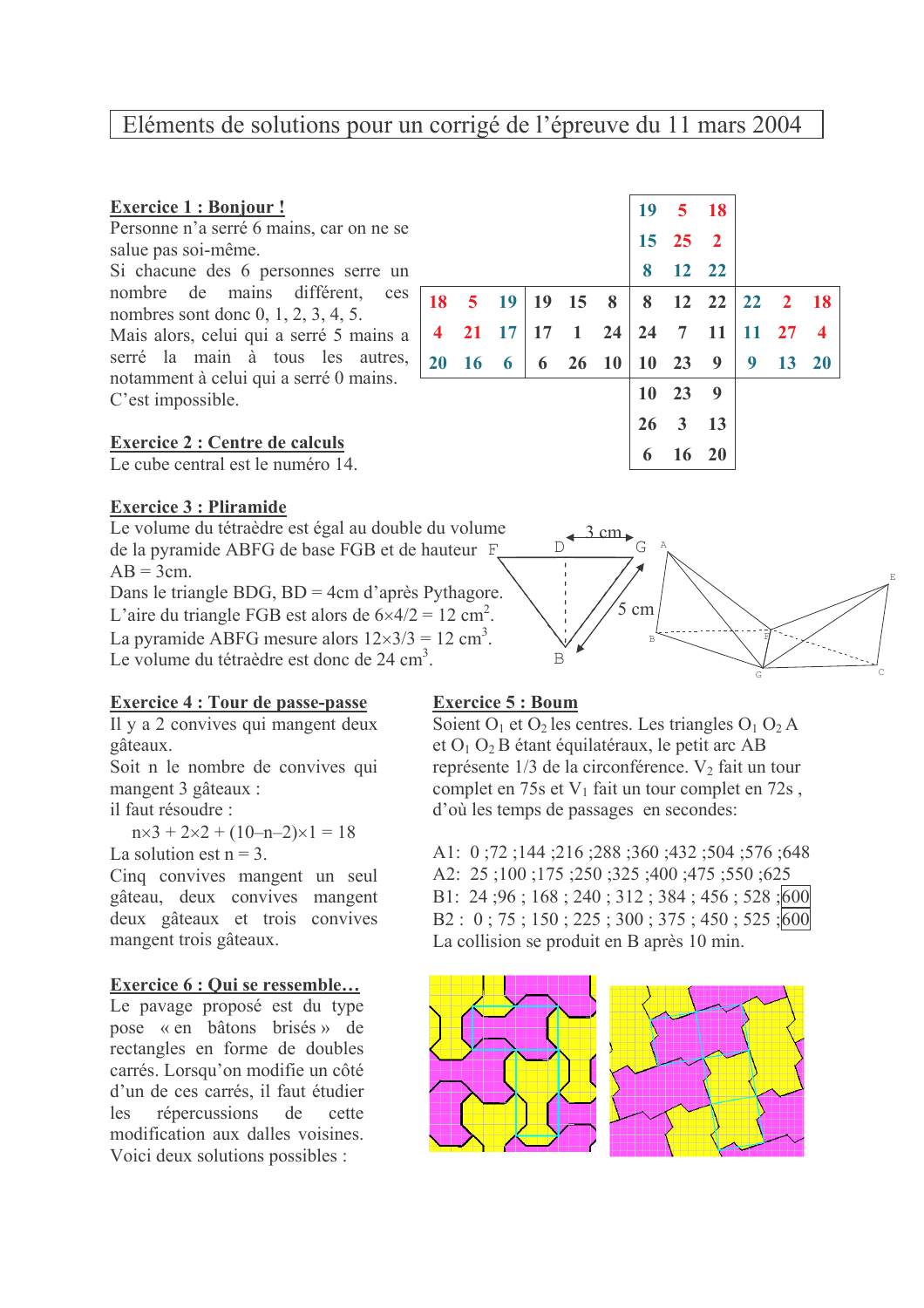# **Exercice 7 : Flipperbole**

On note [Px] la bissectrice de l'angle FPA. Les demi-droites verticales [Fy] et [Az] définissent des angles alternes-internes respectivement avec les angles FP<sub>x</sub> et  $APx$  qui sont donc égaux.

On obtient alors des positions de P en traçant des paires d'angles égaux en A et en F à l'aide d'un rapporteur, par exemple.

(La courbe obtenue est un arc d'hyperbole)



# **Exercice 8 : Calcul profond**

Soit B le point situé à une profondeur de 25 m comme Colin et à la verticale de l'amphore. Sur la carte, il sera confondu avec A.

L'amphore est – 45m et Colin à – 25m donc AB = 20 m. Sur la carte, on mesure 2,7 cm entre les points B et C, avec une échelle de 1/500 cela représente 13,5 m.

D'après Pythagore,

 $AC^2 = AB^2 + BC^2 = 400 + 182,25 = 582,25$ La distance AC est d'environ 24,13 m

# **Exercice 9 : Périmètre de sécurité :**

Le pourtour de la zone de sécurité est constitué de segments de droites et d'arcs de cercle. La longueur totale des segments de droite égale le périmètre du trapèze et les arcs de cercle se complètent pour former un cercle.

D'où le périmètre :  $P = (400 + 6 \pi)$  m

# **Exercice 10 : Partages isocèles**

Une médiane issue de l'angle droit permet de le partager en deux triangles isocèles.

La médiatrice de l'hypoténuse permet de déterminer un triangle isocèle et un triangle rectangle qui pourra être partagé en deux selon la méthode 1, donnant ainsi 3 triangles isocèles

La hauteur issue de l'angle droit permet de déterminer deux triangles rectangles qui pourront être partagés chacun en 2 par la méthode 1, donnant ainsi 4 triangles isocèles.

La hauteur issue de l'angle droit permet de déterminer deux triangles rectangles qui pourront être partagés respectivement en 2 et 3 par les méthodes 1 et 2, donnant ainsi 5 triangles isocèles



Pour 13 triangles, on pourra, par exemple partager les triangles de la dernière figure comme indiqué.



 $\overline{B}$